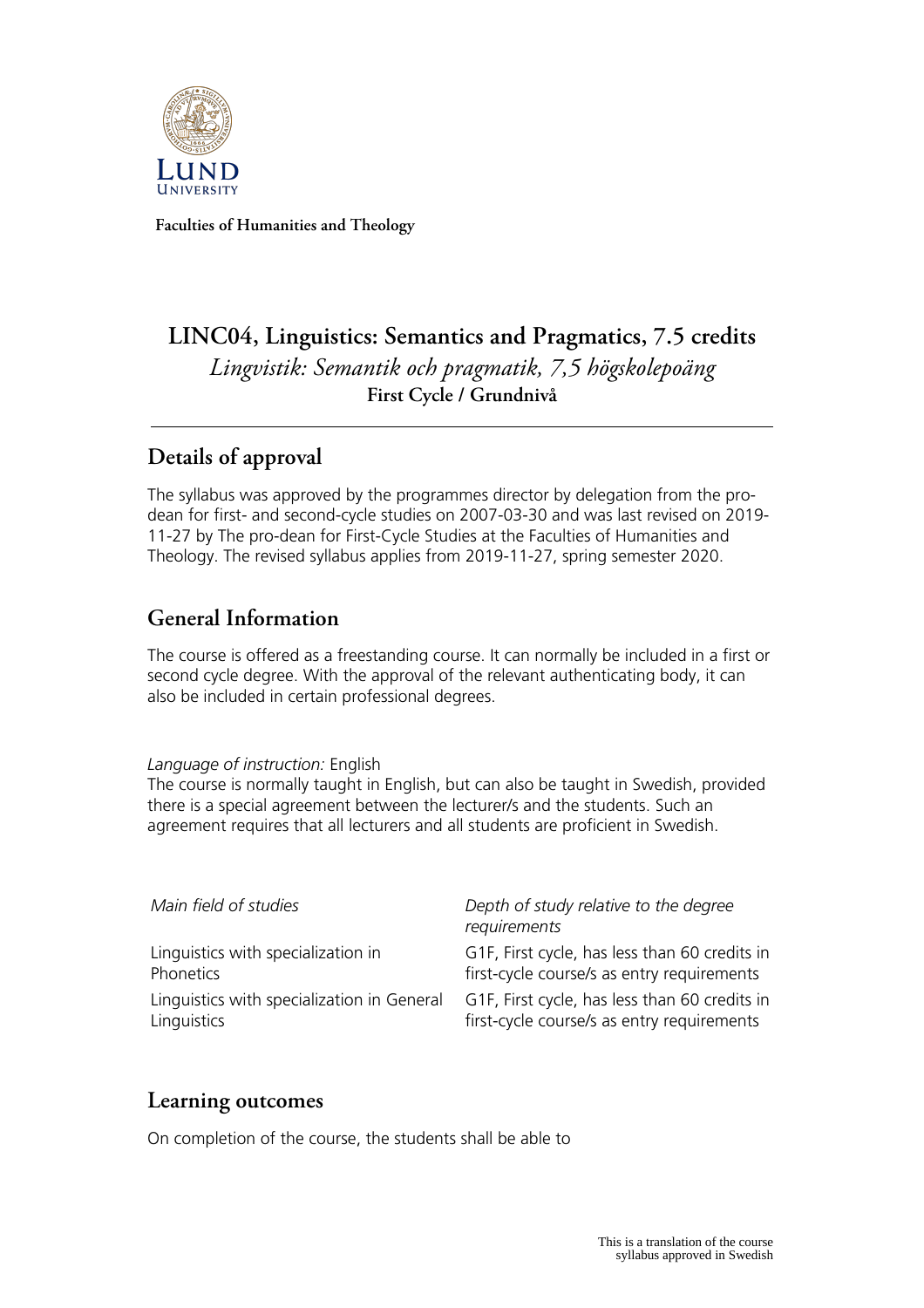### **Knowledge and understanding**

- account for different ways of approaching meaning in language and different types of theories on meaning: structural-typological semantics, logical semantics, cognitive semantics and pragmatic theories of meaning
- define basic semantic and pragmatic concepts such as reference and denotation, homonymy, polysemy and vagueness, semantic roles, situation types, deixis, implicature and speech acts
- discuss key passages in classical works of linguistics

#### **Competence and skills**

- account for the differences between semantics and pragmatics
- perform analyses of language material with regard to semantic and pragmatic issues

### **Course content**

The course deals with basic concepts in semantics and pragmatics. It uses problemoriented exercises to highlight different traditions. The traditions include structuraltypological semantics, logical semantics, cognitive semantics and pragmatic theories of meaning. Furthermore, the course addresses philosophical issues such as: What is meaning? What is the relationship between meaning, world and mind? The emphasis, however, is placed on more linguistic issues such as: Do different languages have different systems of meaning? What is the relationship between the meaning and structure of language? Is meaning dependent on context?

### **Course design**

The teaching consists of lectures. The course includes 3-5 compulsory group assignments.

### **Assessment**

The assessment is based on 5 written assignments (4.5 credits), and a group assignment which is presented orally and in written form, and assessed individually (3 credits)

The examiner, in consultation with Disability Support Services, may deviate from the regular form of examination in order to provide a permanently disabled student with a form of examination equivalent to that of a student without a disability.

*Subcourses that are part of this course can be found in an appendix at the end of this document.*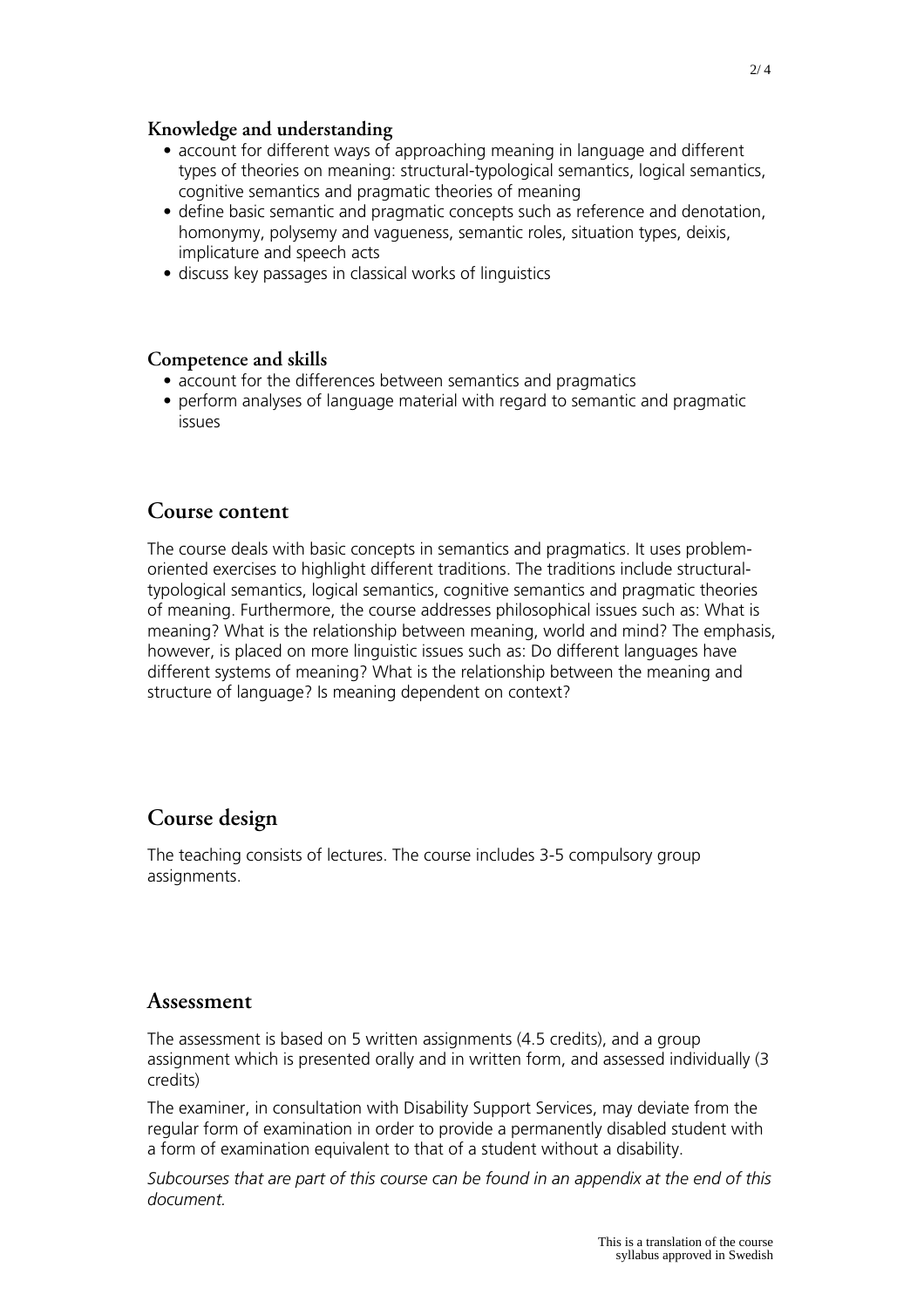# **Grades**

Marking scale: Fail, Pass, Pass with distinction.

For a grade of Pass with Distinction on the whole course, the students must have been awarded this grade on the written assignments and at least a grade of Pass on the group assignment.

### **Entry requirements**

To be admitted to the course, students must have passed course LINB02, Linguistics: The Structure and Function of Language or 60 credits in a language or the equivalent.

# **Further information**

- 1. The course is offered at the the Centre for Languages and Literature, Lund University.
- 2. The course replaces ALS032.
- 3. The credits allocated for course content that in whole or in part is commensurate with another course can only be credited once for a degree. For further details see the current registration information and other relevant documentation.
- 4. The course has overlapping content with module 2 of LINA23 (Linguistics, Level 2, 30 credits) and may not be included in a degree together with this course.